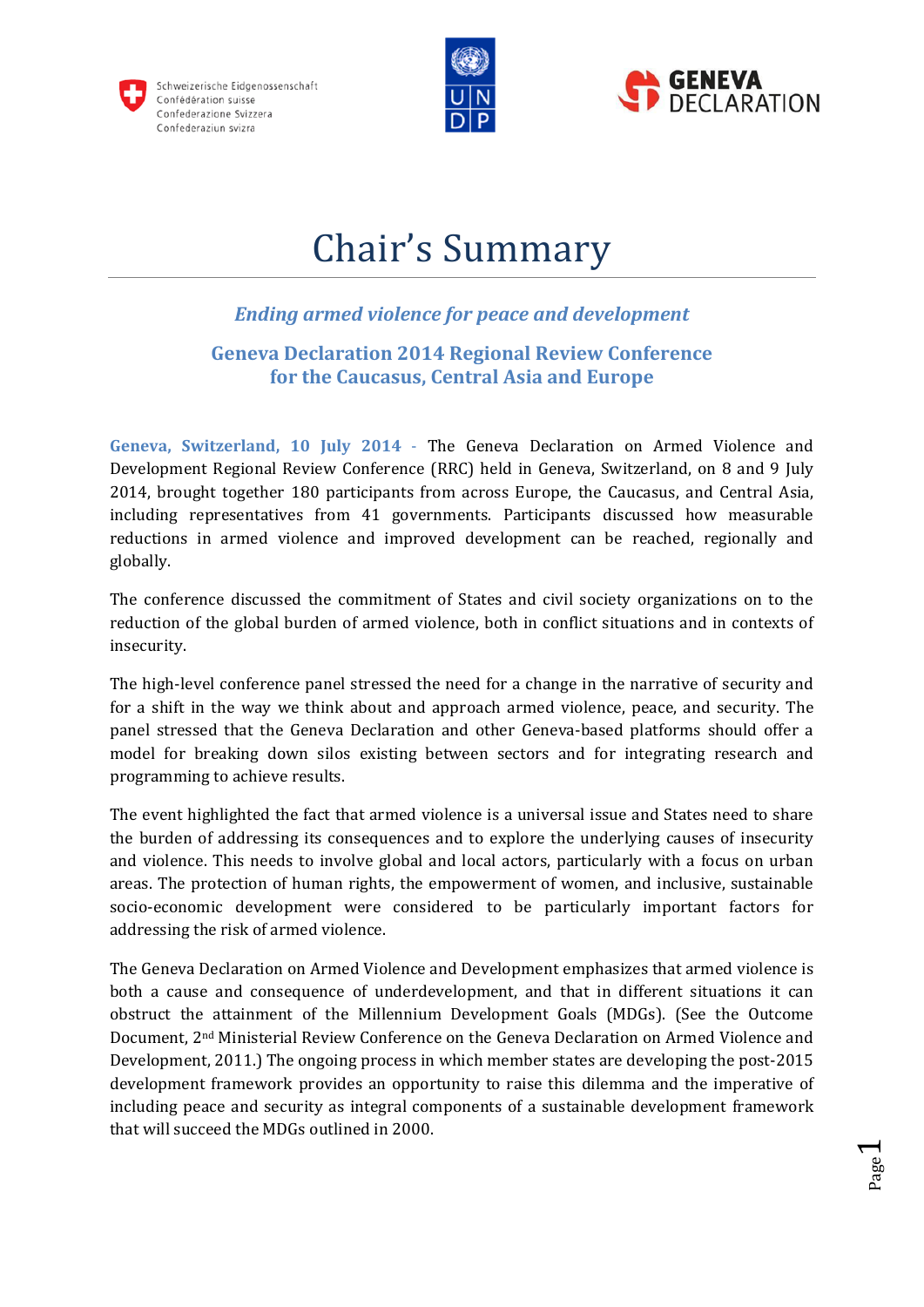Issues that need to be integrated meaningfully in the new development framework include: personal safety; rule of law; the capacity of the state to provide security and justice and to reduce socio-economic inequalities; and various external stress factors (such as illicit and organized flows of drugs, arms and conflict commodities, financial flows, and human trafficking). As violence is globally interconnected and prevalent, the responsibility of achieving peaceful and inclusive societies needs to be shared among all States. This burden should not be borne alone by a specific group of countries.

Keeping in mind the goals of expanding and sustaining development for all, reducing the global burden of violence, and embracing a more cohesive development agenda (one that is sensitive to violence and conflict), it is necessary to address the concerns some States still have. While pursuing the dialogue with States on the content and substance of potential sustainable development goals (SDGs), it will be important to clarify key concepts and to define the means of their implementation.

Although violence is a global issue, as yet, no globally recognized measurement of peace, violence, or rule of law exists. Research over the years, however, has shown that such issues can be measured. Accordingly, there is a need for investing in data collection systems and capacities to inform global and national policy-making.

In looking at the dimensions of armed violence and insecurity, both regionally and globally, the conference stressed the significant role of small arms in the global burden of armed violence and called upon states to sign and ratify the Arms Trade Treaty as a key step in reducing armed violence and enabling development. Organized crime and corruption were considered additional vectors of insecurity bearing regional and global implications, such as the trafficking of humans and weapons, narcotics, and other illicit goods. In order to tackle such threats more effectively, a deeper understanding is required of the dynamics of violence and insecurity, within the region and inter-regionally, and a focus on what criminal groups *do* rather than who they *are*. This may involve rethinking certain aspects and definitions of domestic legislation and those appearing in the Convention against Transnational Organized Crime. Harmonizing definitions and domestic legislation would then also improve the response to organized criminal groups operating transnationally.

In particular, the following messages emerged from the presentations and debates:

# **Generating data and measuring to achieve results**

The presentations highlighted the importance of harvesting data on security and violence to support the formulation of public policies and programmes.

Current discussions on the post-2015 development framework offer a unique opportunity to promote effective and concerted data collection, aiming for timely and high-quality data; such data would be relevant for policy use for development and for humanitarian aid. The generation and availability of timely, impartial, and reliable data can strengthen local capacities and ensure that 'no one is left behind', thereby avoiding the discrimination against those who cannot benefit from efficient monitoring systems.

Data collection systems should facilitate and inform the development of appropriate policies and programmes and the subsequent assessment of their impact. The session highlighted the need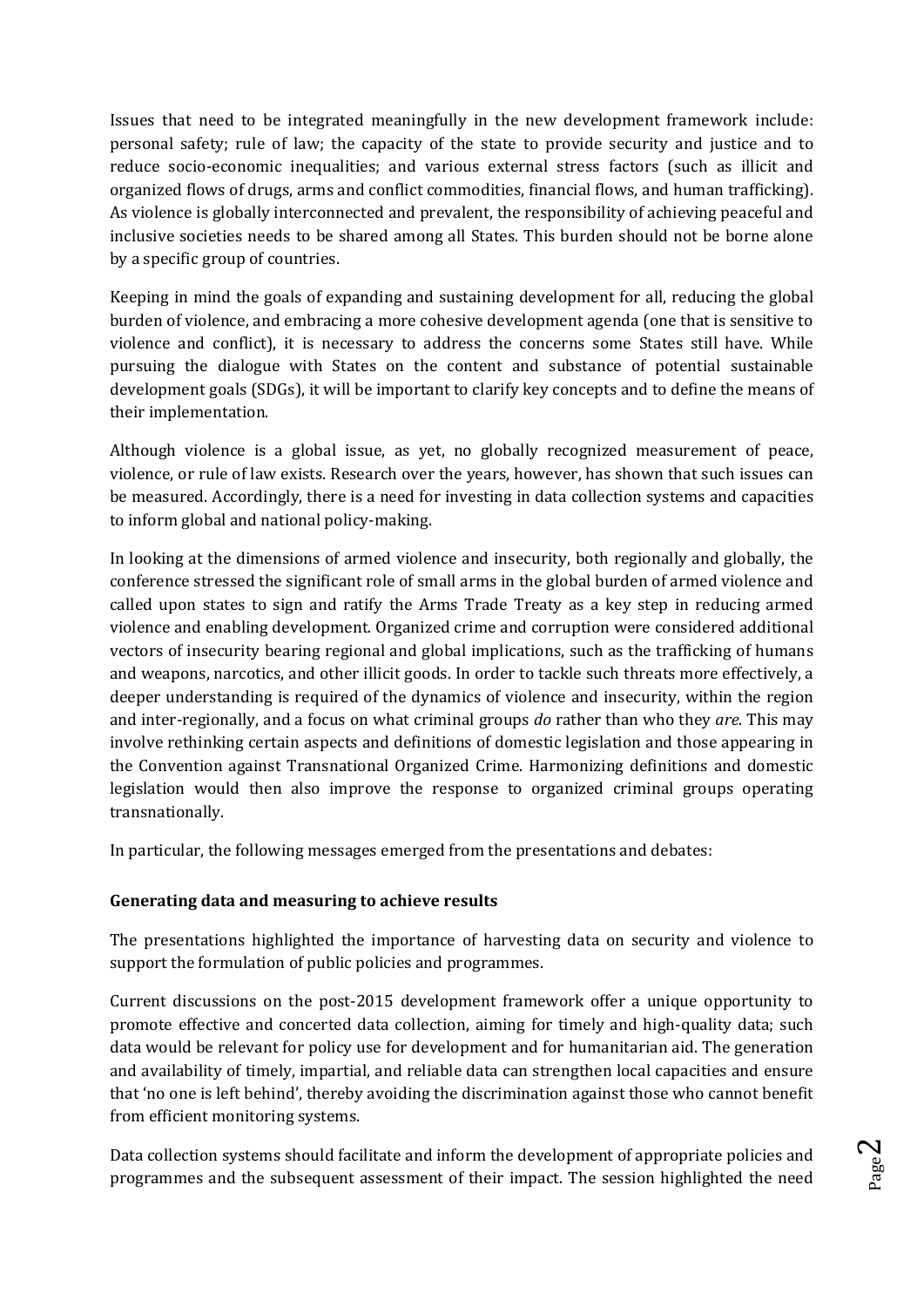for a critical rethinking of current approaches to measurement and evaluation acknowledging that measuring impact calls for time and resources, that a more flexible and longer term relationship is required to develop usable data collection systems, and that 'what counts' warrants more attention than 'what is countable'.

# **Armed violence reduction and prevention: between disarmament and development**

The concepts of armed violence reduction and prevention (AVRP) cut broadly across established communities such as 'development' and 'disarmament'. As such, AVRP challenges established operational silos by calling for the development a holistic vision—shared among those called to operate in a given situation—and for interventions that will address the specificities of violence and its related and underlying risk factors. To promote sustainable development and, consequently, improve co-existence, inequality, youth unemployment, and a general lack of opportunities all need to be addressed. In short, insecurity should be a priority for the development of policies and strategies.

AVRP calls for policies and programmes that focus on: the manifestation and consequences of violence, the reduction and prevention of the use of weapons, and long-term work on the social and economic drivers of such violence. The presence of weapons should be taken into account and tackled, as it is a source of increased insecurity.

By providing a framework for integrated action, this approach allows for partnerships to be built among stakeholders from various sectors, each working within its own mandate. Nonetheless, the challenges inherent in developing operational AVRP interventions based on holistic, multistakeholder, multi-sector approaches are numerous, especially when institutions want to address specific forms of violence by limiting their actions to sector-specific interventions. Additionally, AVRP competes with other established concepts and operational frameworks such as crime prevention, conflict reduction, or even post-conflict stabilization. This calls for the translations of terminology among communities unfamiliar with the each other's concepts.

# **Women, peace, and security and small arms**

The session highlighted the fact that in many cases, when the disarmament discourse focuses on technical aspects of small arms, it may miss out on the human dimension. This shortcoming can form an obstacle to community participation, particularly from women.

AVRP interventions need to incorporate inclusive, bottom-up approaches that draw upon input from women. More women should be recruited to security services and also retained by ensuring that existing regulations do not impede their career advancement. Furthermore, a broader vision is required to tackle the matter of masculinities, which includes changing the perception of firearms as markers of power, masculinity, and status. This calls for wider educational work aimed at women and men to changing societal attitudes towards violence against women and towards gun ownership and use. While National Action Plans (NAPs) under UNSCR 1325 serve to prioritize some of these issues, they should be seen not as an end in themselves, but as policy instruments with which to connect sectors and priorities (such as gender, education, and disarmament).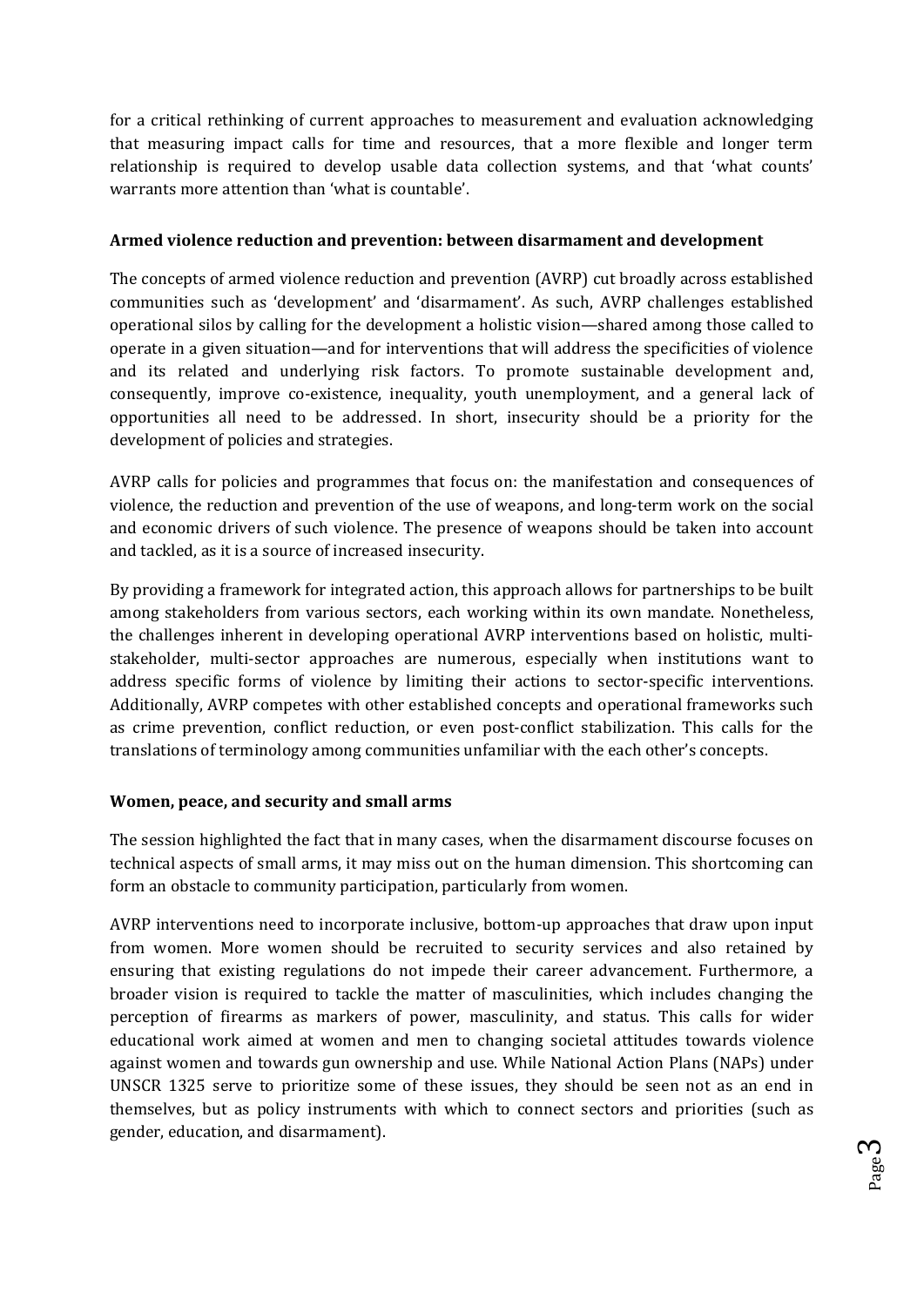# **Cities as actors of armed violence prevention and reduction**

In urban areas, cities and municipalities have a particular and essential role in preventing and reducing violence and insecurity, since they are the closest to the populations most affected. Successful AVRP policies are those based on a multi-agency and multi-sectoral cooperation, which promote social inclusion and participation, e.g. via innovative outreach and awarenessraising (such as through culture, art, and sport) and the requalification of urban spaces.

Sharing of information at the local, national, and regional level is crucial to informing decisionmakers about best practices. The development of AVRP strategies, however, should draw upon the context-specific nature of urban violence. And as a rule of thumb, for all types of armed violence, contextual analysis based on statistics, other evidence, and monitoring and evaluation (M&E) are critical to assessing the impact of local policies, and to adapting approaches when necessary to ensure that their programming is successful.

#### **Youth as change factor**

Globally, youth are disproportionally affected by violence: 90 per cent of perpetrators are 29 years of age or younger. They are also the most common victims of homicides. Youth violence spreads unevenly across the world, however; rates of youth homicide vary by seven times across countries within Europe.

The session on youth and violence stressed the importance of strong contextual analysis in order to understand more thoroughly the root causes of youth violence and, accordingly, to prevent young people from resorting to violence. Such an analytical framework should explore: the risk factors; paths chosen (e.g. joining a gang or not); and the main factors influencing these choices. Such questions are essential to developing appropriate responses. The analysis should then be used to elaborate a clear theory of change as a foundation for interventions. This session highlighted the importance of addressing risk factors that facilitate the spread of violence among youth.

Policy and programme focusing on youth should: engage young people in programme design, monitoring, and evaluation; apply peer-to-peer approaches; reduce stigmatization; show young people in a positive light (depicting their capacities and visions); reach out to them via alternative means (such as sport and music); and provide them with economic opportunities and skills development.

#### **Working with victims and survivors of armed violence**

The topic of 'survivors' of armed violence extends broadly across societies recovering from conflict and to those suffering from other forms of violence, including armed crime and domestic violence. More attention needs to be paid to this issue, such as a better understanding not only of who the survivors are (including their families and communities), but also of the consequences borne over time, such as the downward economic spiral of families of survivors.

More funding is required for the various needs of survivors; regional and global funds would be especially helpful. Survivors of certain categories, particularly in post-conflict settings, require care according to their type of injury and perpetrator. The goal, however, should be providing

Page  $\overline{\mathcal{A}}$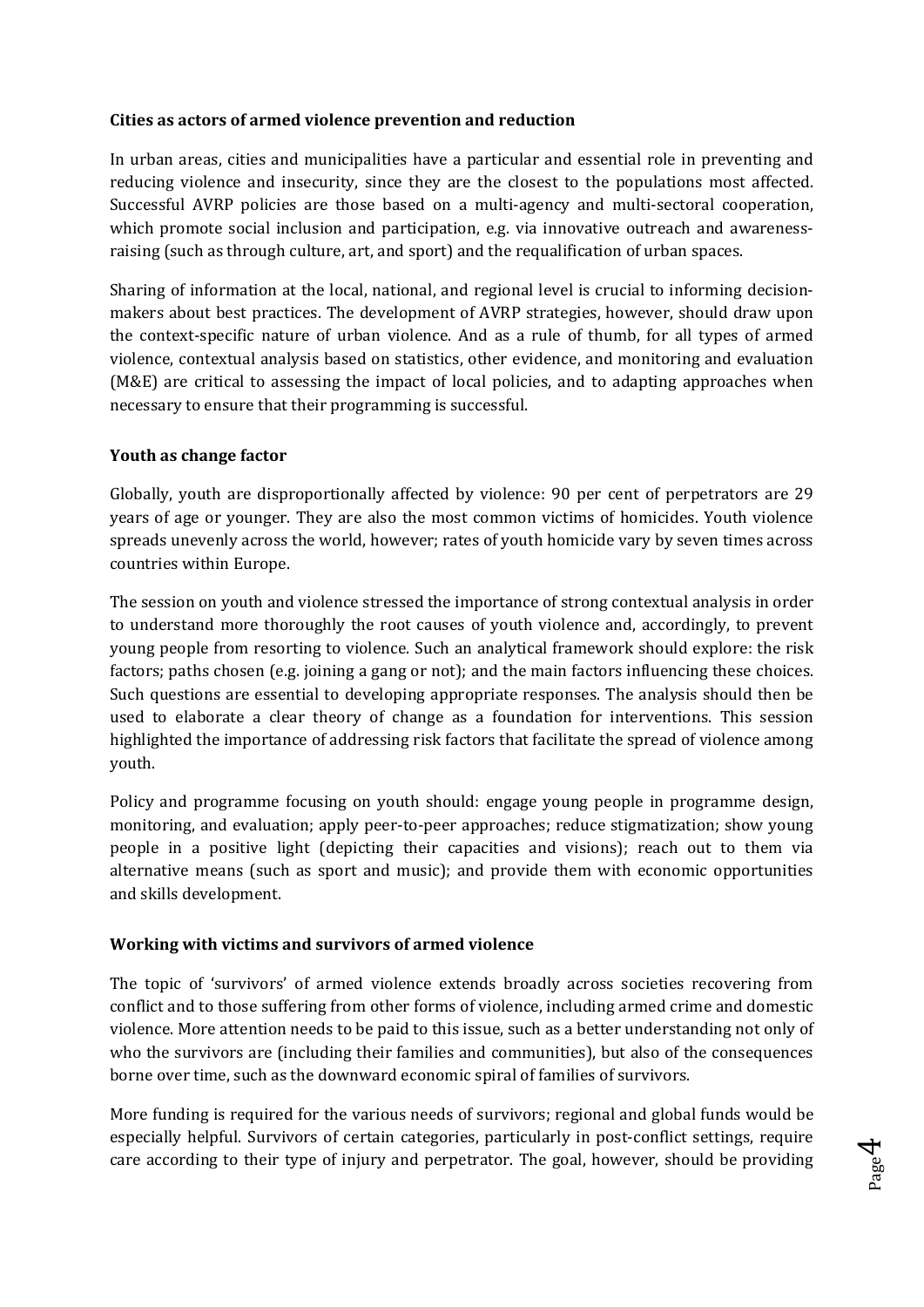non-discriminatory and inclusive services to all survivors and their relatives. Small arms control and management prevails as one of the main 'good practices' in reducing the number of victims.

Internal social and political pressures may affect the ability of States to manage this issue effectively. Regional and international principles, processes, and funds can provide the frameworks that legitimize national action. In time, survivors can become prominent advocates for better policies on AVRP strategies.

# **Engaging the private sector in armed violence reduction and prevention and development**

The private sector has a positive, critical role to play in AVRP. It contributes to overall wealth by providing jobs and securing livelihoods. At the same time, businesses and their personnel may be targets of political, social, environmental pressures, and criticism, as well as of military, armed, or criminal groups. European evidence shows that businesses in the region are targeted by criminal actions twice as often as individuals are. Such targeting can hinder development significantly, as it inhibits and distorts the economic investment made by the private sector and is very costly. On the other hand, in protecting themselves against insecurity and in the pursuit of short-term profit, businesses can become involved with or linked to human rights abuses.

International companies working in difficult environments require a deep understanding of the given context, to avoid doing harm. A better outreach to the private sector about the social and economic context in which they operate and their impact on the local setting, would increase the chances of enterprises engaging in improving community security. Multi-stakeholder initiatives—such as the adoption of an international code of conduct or of oversight mechanisms that identify and mitigate human rights abuses—may help alleviate the risks incurred by private companies.

Initiatives that build on dialogue and partnerships among the private sector and other relevant actors (such as the state and civil society) can help address certain key risk factors related to violence in a given setting (e.g. providing jobs for groups at risk, such as marginalized youth or demobilized combatants). Furthermore, such initiatives can contribute to the stability of the whole area and, while this may increase operating costs for the business, it can generate sustainability and longer-term profits.

# **Controlling the tools of violence**

National Commissions for Small Arms and Light Weapons (SALW) play an important role in weapons control and in AVRP. Despite varying degrees of success, several countries in Europe, the Caucasus, and Central Asia still lack adequate coordination among the entities bearing responsibilities regarding small arms and light weapons.

National strategies and action plans can enable states to assess how best to promote SALW control. In these policies, key components and functional areas should be addressed, such as the possession and proliferation of firearms, as well as issues pertaining to celebratory shootings, e.g. fireworks and miscellaneous pyrotechnics. Strategies should be formed in the context of the given country's gun culture and the realistic effects expected on violence prevention and security. The impact of control initiatives for small arms and light weapons is not adequately